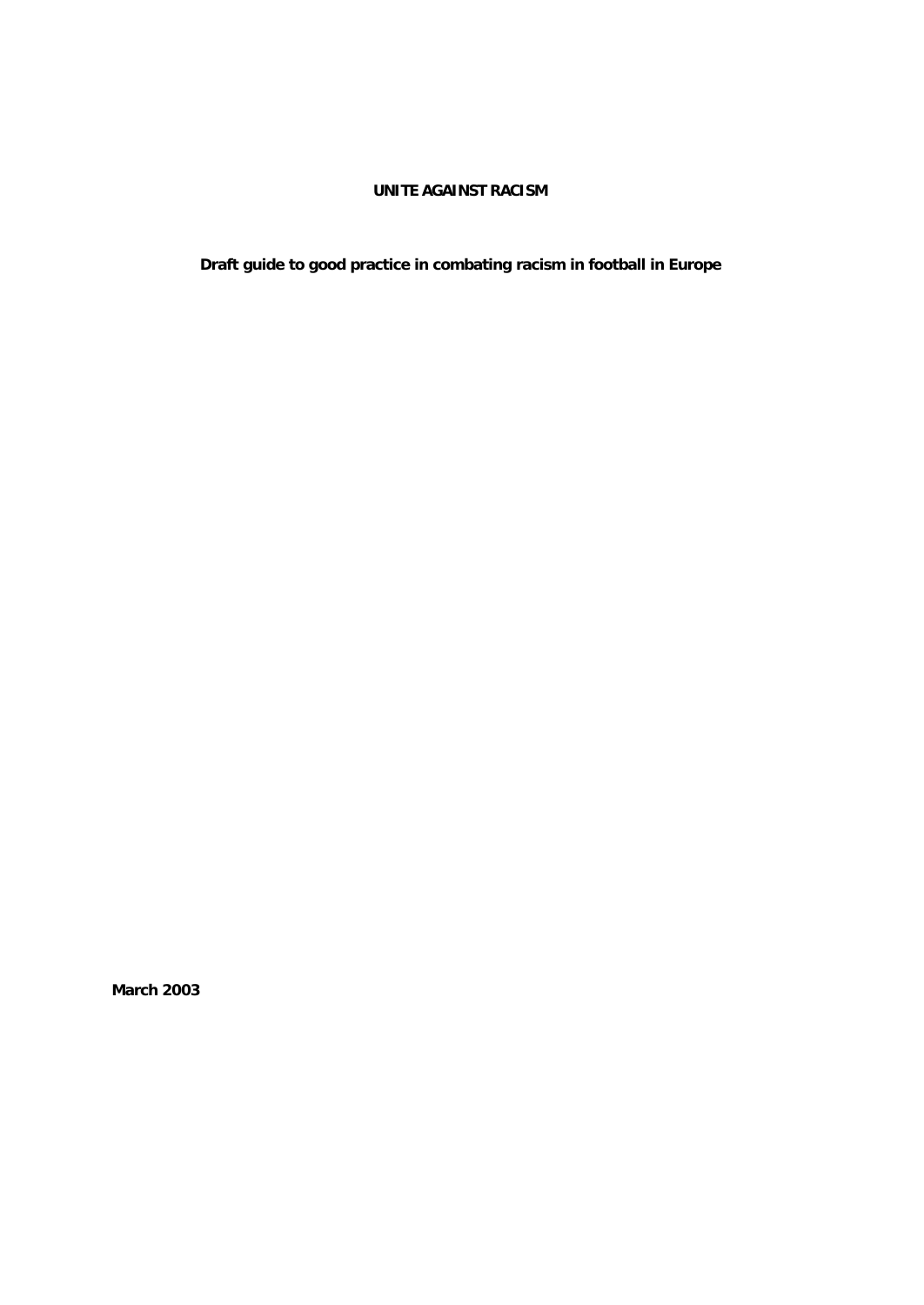# **CONTENTS**

**1. PREFACE**

## **2. A GUIDE TO ACTION**

**3. INTRODUCTION** What is racism Racism in football in Europe

# **4. ANTI-RACIST ACTION**

(a) The actors

- National Associations **Supporters** Players and clubs Ethnic minorities and migrants Media (b) The actions
	- Action plans and charters Action at matches FARE Week of action

# **5. PRINCIPLES OF GOOD PRACTICE**

# **6. APPENDICES**

FARE's core members and contact details Other useful contact details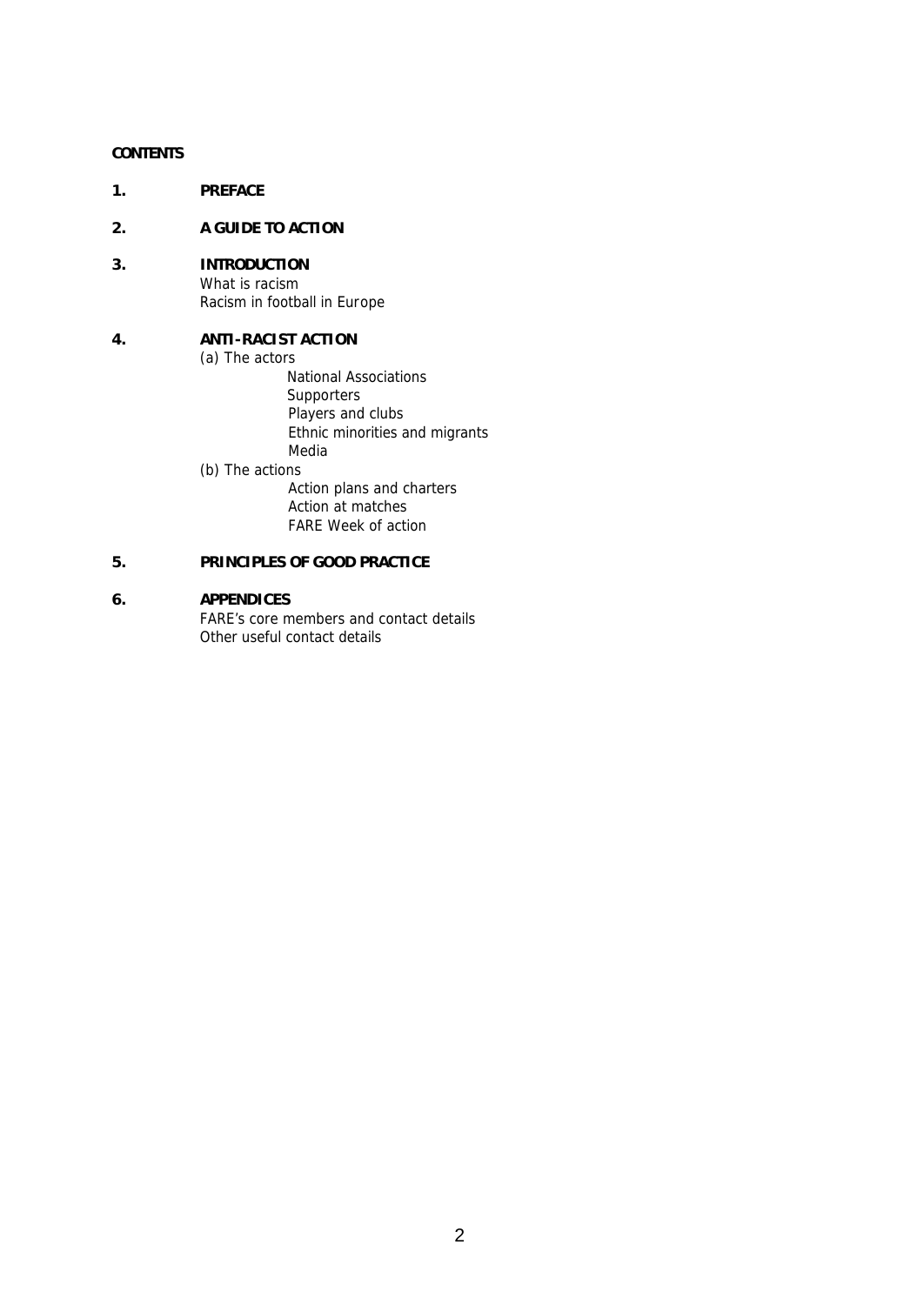# **1. PREFACE**

Recent seasons have seen a resurgence of racism within the European football fraternity and incidents have surfaced in international matches as well as at club level. To combat this renewed rise of racism UEFA has taken a number of positive steps to help deal with the problem.

In December 2000 UEFA reinforced its disciplinary regulations against racism at football matches in European competitions. Over the last two seasons 18 sanctions for racist incidents have been imposed by UEFA's Control and Disciplinary Body.

In August 2001 UEFA began a partnership with the Football Against Racism in Europe (FARE) network through financial support of its work, 1 million Swiss Francs were donated to the network in August 2001, and a further donation of 400,000 Swiss Francs was made in November 2002 to help fund this conference.

In October 2002 the UEFA President, Lennart Johansson and CEO, Gerhard Aigner, sent a joint letter to the entire European football family issuing a 10-point action plan (see below) to encourage action at club level.

UEFA is also supporting its member associations to undertake anti-racist action at the national level with a new financial assistance scheme approved by the Executive Committee in November 2002 .

The key to combating racism in football, as in society, lies in setting out a positive vision of an inclusive sport that draws on the best examples of diversity in Europe, whilst tackling both unacceptable behaviour and discriminatory practices.

UEFA and FARE recognise there are no easy answers. Lasting change will be effected only through sustained work that reflects local and national realities, undertaken in a spirit of partnership. Given some of the problems facing us it will be a challenging road to travel, but they are challenges that all of us who care for the game and its potential to unite people will take up with relish.

# **2. A GUIDE TO ACTION**

This guide is being presented by UEFA and FARE to the 'Unite Against Racism' conference in London on March 5<sup>th</sup> as a draft document that will be finalized as an official UEFA/FARE publication reflecting the outcome of the conference itself.

It is a document that is by no means complete in it's representation of the work that has taken place, nevertheless, a start has been made to attempt to offer practical guidance to the European football family as to the measures that can be taken to tackle racism in all areas of the game.

The objective is to bring together the best examples of European football's anti-racist activity, whether it comes from fans' groups, clubs, players, football authorities, or migrant and ethnic minority organisations.

It is hoped that this guide will provide useful examples of the kinds of action that have been taken, whether in reaction to racist incidents or in attempting to build respect and educate the wider football community. The idea is that by sharing examples of 'good practice', such practice will spread, and that support for anti-racist activity will be encouraged.

The guide will provide examples of the kinds of actions that have been taken by the various significant groups within and outside football. From these actions are drawn a set of principles, or good practice guidelines, that will help to further our intention to eradicate racism from European football for good.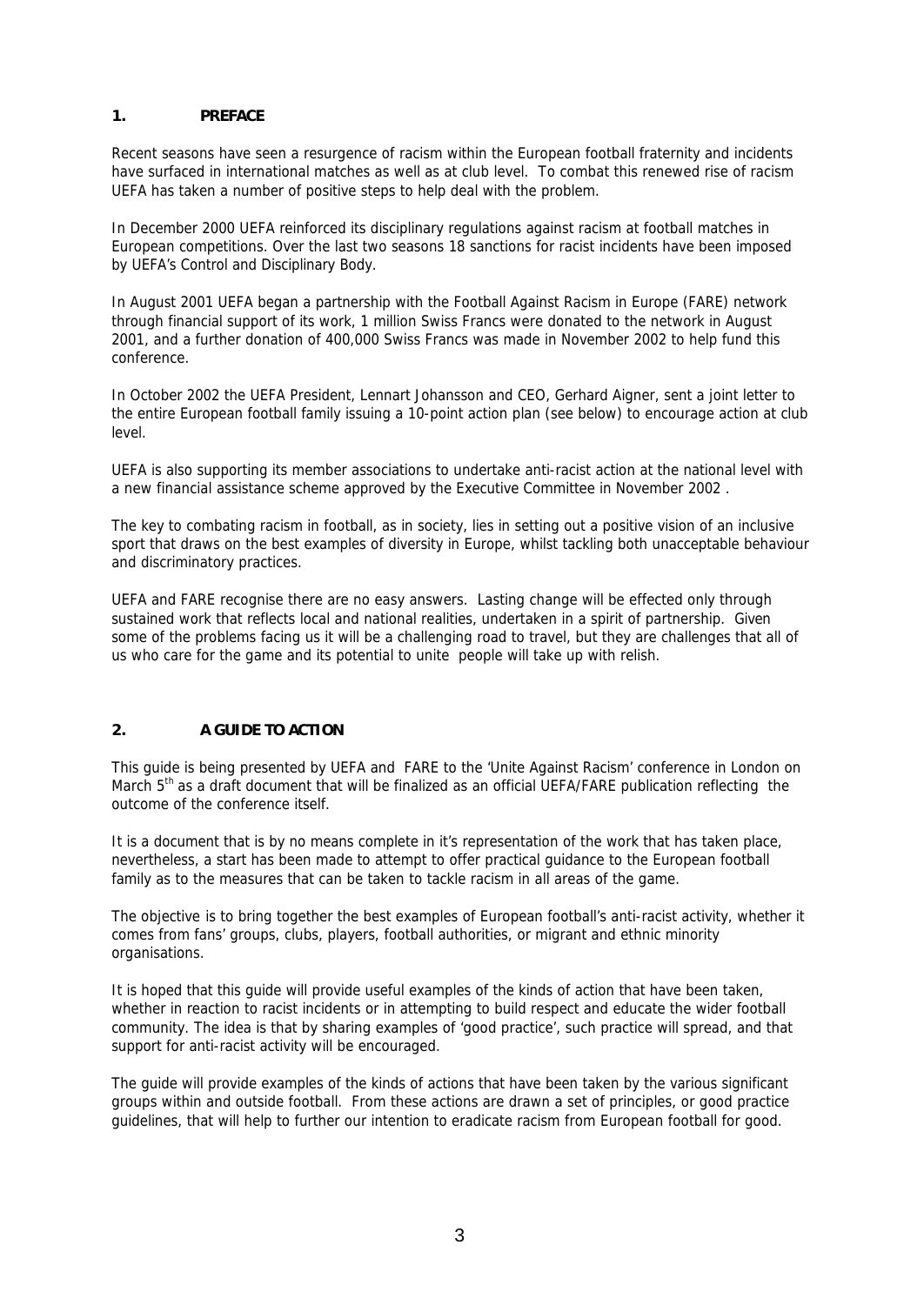**UEFA's Ten Point Plan of Action for Professional Football Clubs**

- **1. Issue a statement saying the club will not tolerate racism, spelling out the action it will take against those engaged in racist chanting. The statement should be printed in all match programmes and displayed permanently and prominently around the ground.**
- **2. Make public address announcements condemning racist chanting at matches.**
- **3. Make it a condition for season ticket holders that they do not take part in racist abuse.**
- **4. Take action to prevent the sale of racist literature inside and around the ground.**
- **5. Take disciplinary action against players who engage in racial abuse.**
- **6. Contact other clubs to make sure they understand the club's policy on racism.**
- **7. Encourage a common strategy between stewards and police for dealing with racist abuse.**
- **8. Remove all racist graffiti from the ground as a matter of urgency.**
- **9. Adopt an equal opportunities policy in relation to employment and service provision.**
- **10. Work with all other groups and agencies, such as the players union, supporters, schools, voluntary organisations, youth clubs, sponsors, local authorities, local businesses and police, to develop pro-active programmes and make progress to raise awareness of campaigning to eliminate racial abuse and discrimination.**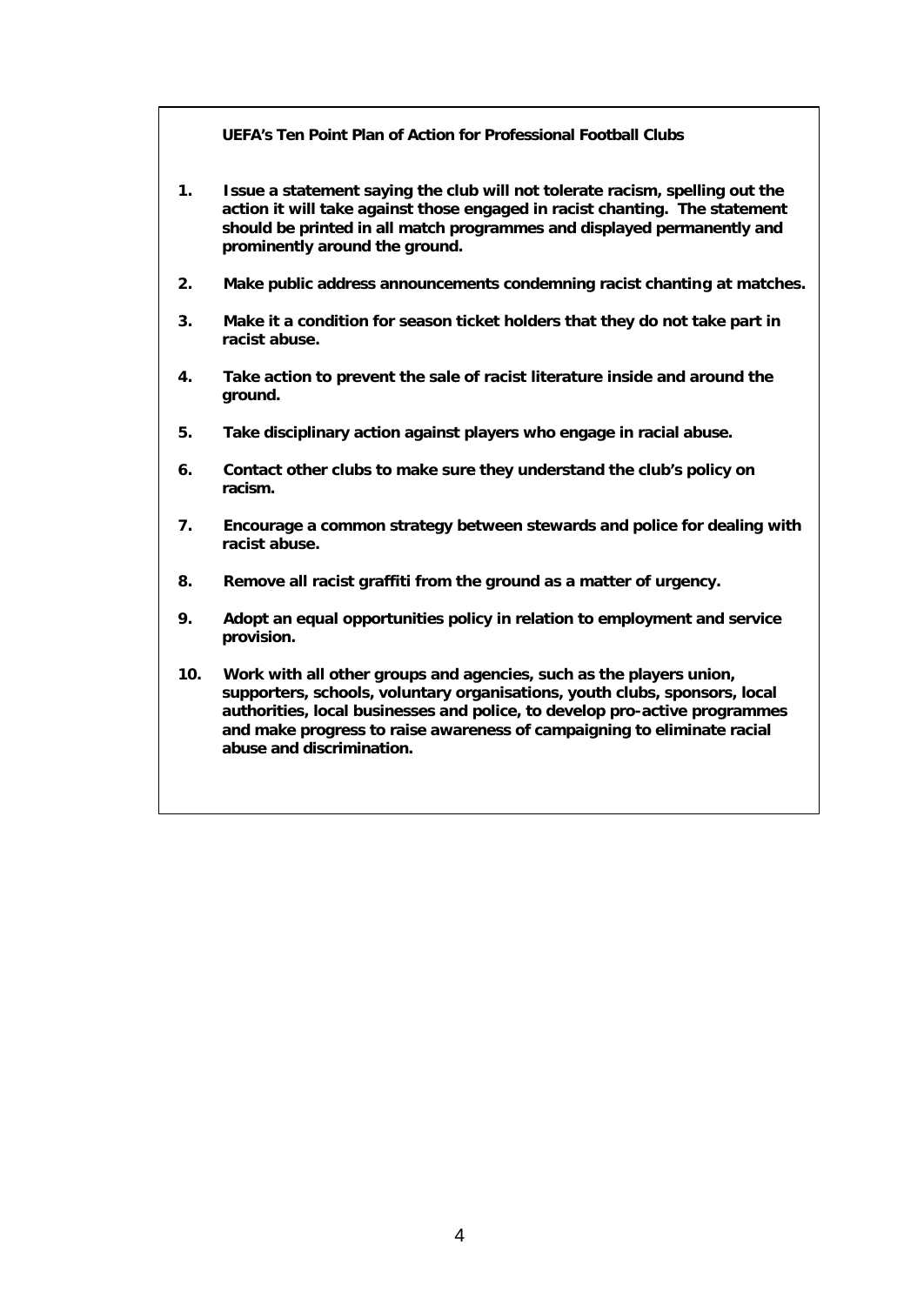#### **3. INTRODUCTION**

#### **What is racism?**

Racism is the belief of the superiority of a particular race, religion or ethnic group. It is most commonly expressed through words or practices which cause disadvantage. It can occur intentionally or through a lack of understanding and ignorance.

The problem will apply differently across the continent with ethnic minorities often the focus of abuse, harassment and discrimination. In many parts of Europe ethnic minorities subjected to racism will be those from neighbouring countries or regions. In many Western European nations citizens of the former colonies, often in Africa or Asia, are those most commonly victims.

There remain forms of racism that are centuries old and persist throughout Europe. Examples include racism towards Jews – anti-semitism – and Roma peoples. In recent years there has also been a growth in attacks and discrimination against Muslims.

#### **Racism in football in Europe**

European football is probably the most prestigious sports arena in the world, watched by hundreds of millions of people. The top leagues attract the best players from across the world and in most countries football has become a multi-ethnic, multi-national sport.

Yet, despite the skills displayed by stars from Africa, South America, Asia, Australia, North America and all corners of Europe, racism continues to be a problem that is a feature of both our professional leagues and of amateur and grassroots football.

 Racism has unfortunately featured at all levels of European football over the last ten years, as these examples illustrate demonstrate:

*December1991, Scotland:* Alarmed by the rise in far-right activity at Scottish grounds football supporters form a campaign to combat racism in football, SCARF (Supporters' Campaign Against Racism in Football)

*July 1992, Italy:* Lazio fans show their anger at the club's new signing, Holland's Surinamese-Indian, Aaron Mohammed Winter, by scrawling "we don't want neither nigger nor Jewish" on a wall of the club's headquarters.

*October 1993, Germany:* During a European championships qualifier between Germany and Turkey, German fans chant repeatedly "Kreuzberg must burn"; Kreuzberg is an area in Berlin where many Turks live.

*December 1994, Spain:* Fans of Sporting Gijon spray "red and white yes, black no" on the walls of their stadium after the club signs Nigerian Rashidi Yekini.

*October 1995, Holland:* The Dutch Football Association protests to UEFA about racist abuse against Ajax's black players during a Champions League match against Ferencvaros in Budapest.

*June 1996, France:* Jean Marie Le Pen, president of the Front National, says that French players of ethnic minority origin should not sing the national anthem because they are "not worthy" to represent the nation.

*September 1998, Austria:* Austrian fans chant anti-Semitic slogans throughout a game between Austria and Israel.

*February 1999, Turkey:* After Kevin Campbell signs for Trabzonspor, the president of the club says: "We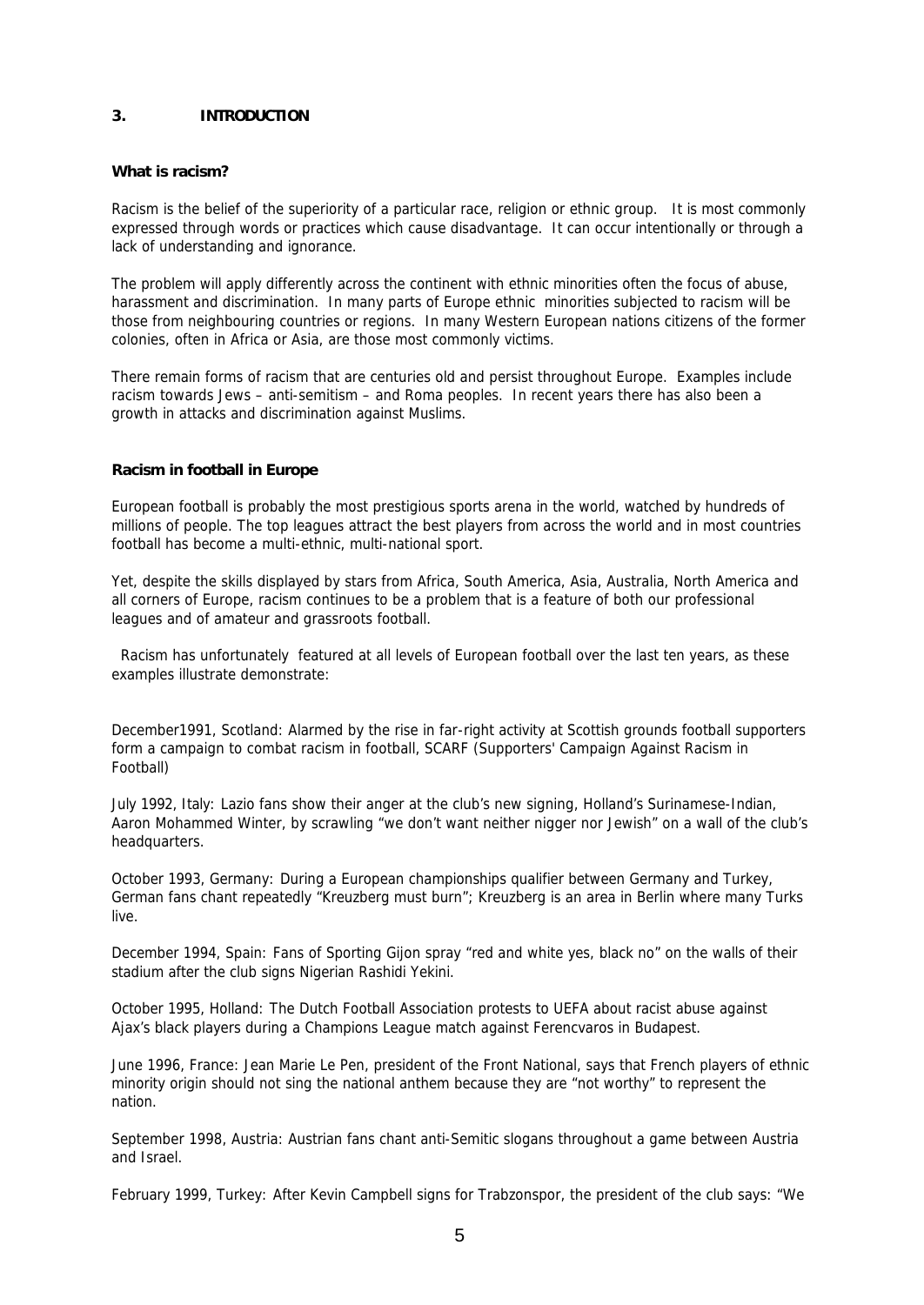bought a cannibal who believes he is a forward."

*November 2000, Italy:* Racist abuse is heaped on Liverpool's Emile Heskey throughout England's friendly in Turin.

*August 2001, Romania:* During the derby against Rapid Bucharest Dinamo supporters display a huge banner on the terrace saying "More Tigane" (Death to the Gypsies)

*October 2001, Czech Republic:* Bayern Munich players Samuel Kuffour and Pablo Thiam are subject to monkey chants from Sparta Prague fans during their Champions League match.

*October 2001, Portugal:* Racial abuse is directed at Emile Heskey, by Boavista fans. The Liverpool and England striker says afterwards: "It does happen a lot in Europe and the fact is I have got used to it. I have had to."

*October 2002:* A series of games during UEFA club competitions witness incidents of racial abuse of players, with the Euro 2004 qualifier, Slovakia vs. England subject to mass racist chanting.

*January 2003, England:* Supporters at the England v. Australia friendly international complain of nazi salutes made in the England crowd.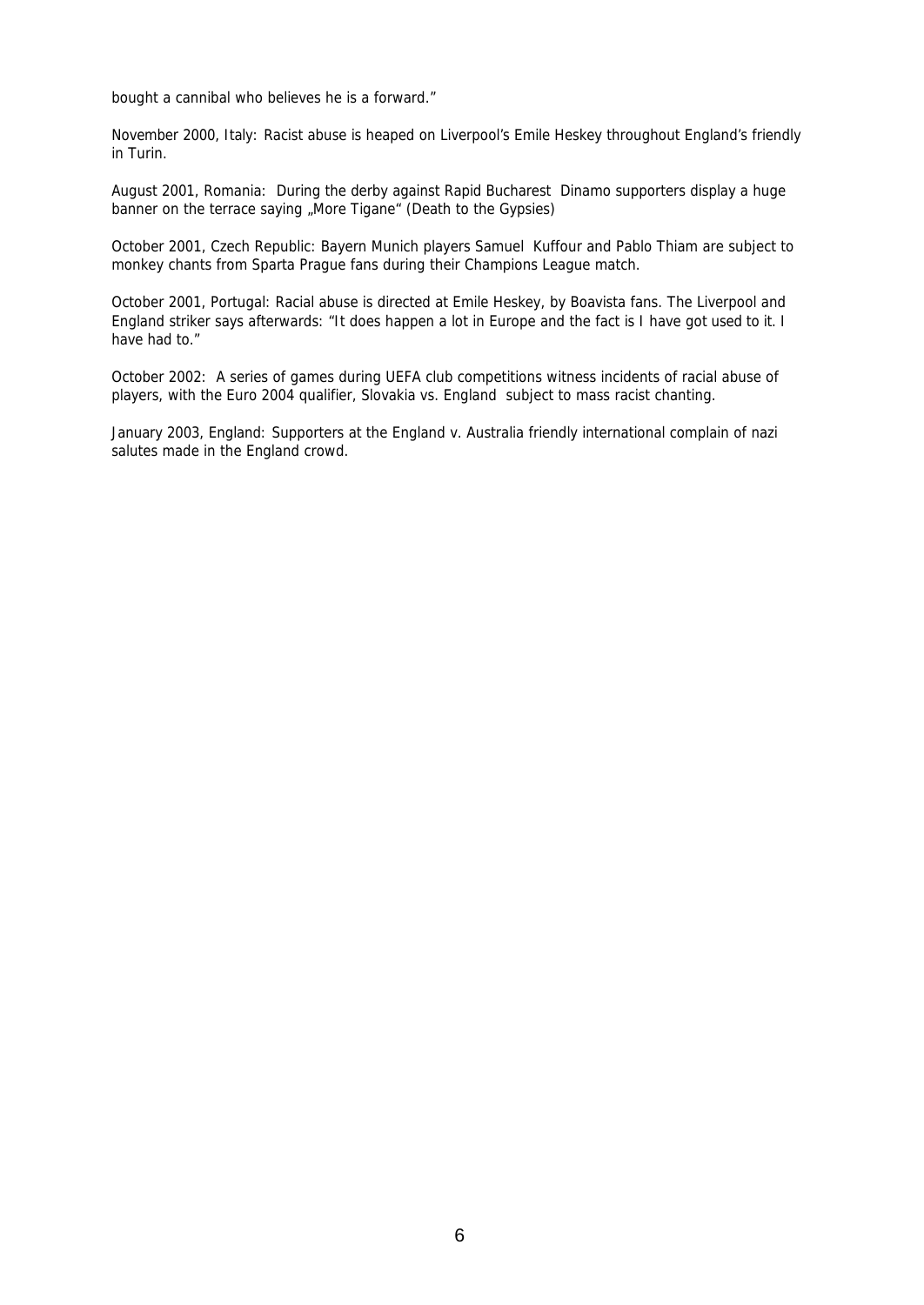# **4. ANTI-RACIST ACTION**

# **(a) The Actors**

# **National Associations**

Condemnation of racism and leadership to tackle the problem must come from the heart of the football family. National associations have a vital role to play in encouraging the implementation of the UEFA ten-point plan following this up with national codes of conduct against racism which should include disciplinary sanctions against players, clubs and officials who are found to be guilty of racist activity.

In amateur and grassroots football national associations should be aware of the high numbers of racial attacks on migrants and minorities. In addition, in some nations rules are in place that effectively prohibit teams from ethnic minority backgrounds competing in mainstream football. These types of rules contravene the spirit of the game and it's ability to unite individuals from different backgrounds.

As well as the advice contained in this guide and the issuing of the ten-point plan, UEFA has also set up a fund to offer financial assistance to anti-racism projects led by national associations.

The fund makes available up to 50,000 Swiss Francs to cover 50% of the budget of projects that FA's may wish to develop. The remaining 50% of the match funding will need to come from the association.

Details of the fund were sent to FA's in November 2002 with guidance as below:

"With this initiative UEFA invites all member associations to develop their own programmes to raise awareness and take a stand against racism at national and local level. Campaigns could be conducted in co-operation with leagues and clubs. Member organizations of the FARE network would be available for consultation."

A number of associations have been proactive over a period of time in developing their own action in response to local needs.

The **Norwegian Football Association** have produced a charter, consisting of eight principles, around which its clubs can focus their anti-racist and anti-discrimination work (see next section for details of these charters).

The Norwegian FA's action has been spearheaded by its president, Per Ravn Omdal, having been sparked by one of the most disturbing racist incidents in European football in recent years, the murder of 15 year-old footballer, Benjamin Hermansen.

Born of African and Norwegian parents, Benjamin had become a symbol of the unifying potential of the game when he made an anti-racist statement on national television. The tragedy inspired the country's largest post-war demonstration when more than 50,000 people took part in a torch-lit march through Oslo, including members of the government, royalty, footballers and immigrants.

The NFA joined forces with the Norwegian Players' Union and the Norwegian People's Aid organization to organise a schools competition. The winners were given their awards on the pitch at the national Ullevaal stadium at half-time during a game between Norway's premier club, Lyn, and Rosenborg. Both teams held up red cards to racism before the game. The same action took place when Norway and Poland players held up cards and displayed an anti-racist banner before their international clash. The NFA has since helped to organise two further schools competitions against racism.

The **German FA (DFB)** have organised a series of campaigns in response to concern over racism from fans. In 1993, DFB launched the campaign 'Peaceful together – My Friend is a Foreigner' at a special match between the senior national team and a selection of foreign Bundesliga players. It also issued a ten-point charter against racism which supporters groups have lobbied to have adopted by every club and football council in the country.

**The Football Association** in England has long been a sponsor and supporter of anti-racism campaigning, particularly through the 'Let's Kick Racism Out of Football' campaign, now run by Kick It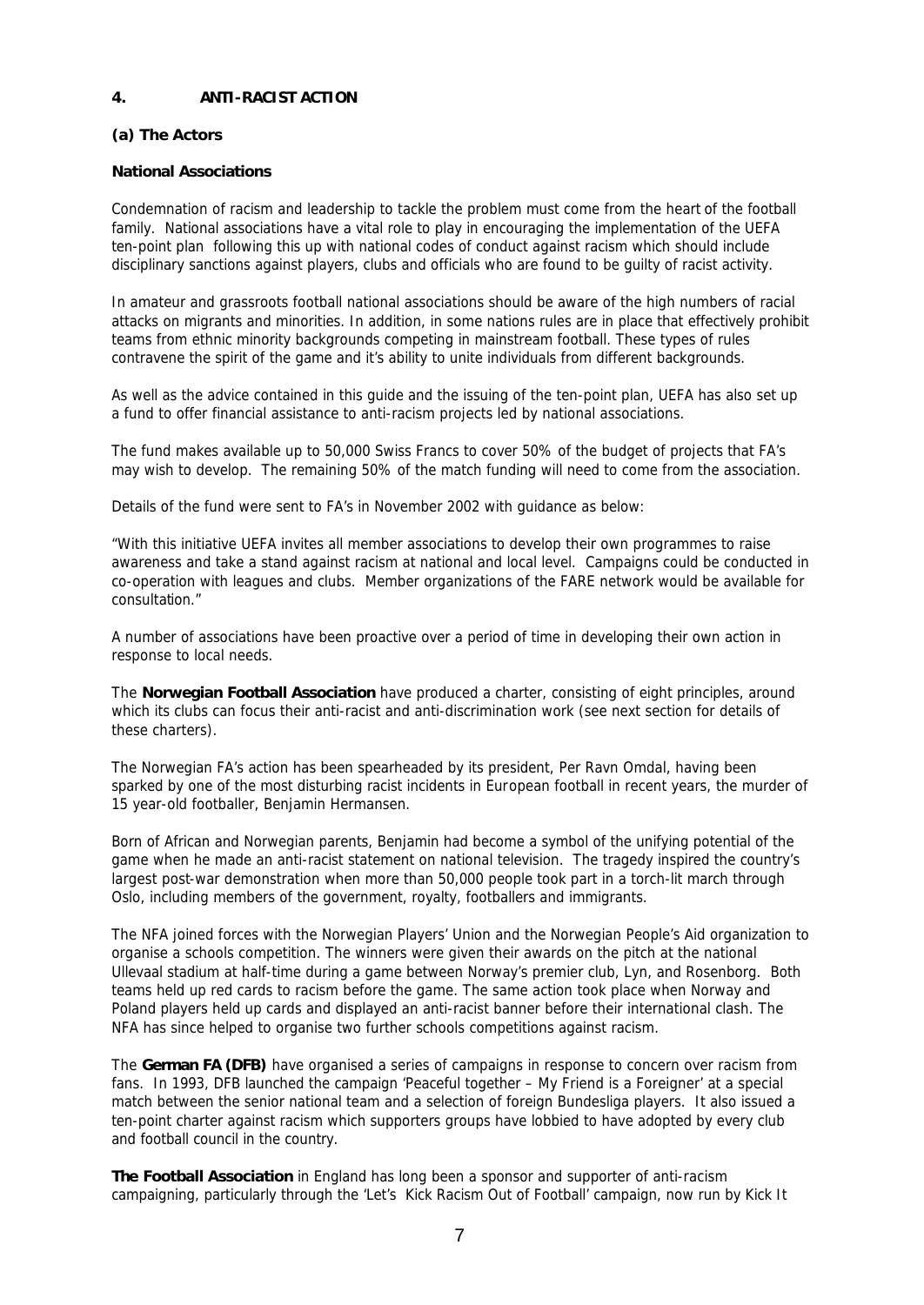Out. At times, it has played a key role in fronting public education campaigns about the issue, and has organised schools competitions and produced literature in partnership with other football bodies. In 2001 the FA publicly apologized to black players for it's lack of action against racism in the 1970's and 1980's.

The FA have now developed a comprehensive Ethics and Sports Equity Plan which has been accepted at the highest levels of the organisation to take forward a holistic strategy for equality in all of it's areas of governance.

Recently an investigation was undertaken in **Spain** early in 2002 by the **national federation (RFEF)** after Malaga's Congolese-born Dutch midfield player Kizito Musampa complained that he was racially abused by three opponents in league matches. "It is completely unacceptable," said Musampa. "I can understand that players get angry but not that they make insults about the colour of your skin. You have to report these sorts of things so that they do not happen again. I don't mind if I am insulted but this is racism and it cannot be accepted just because it comes from a fellow professional."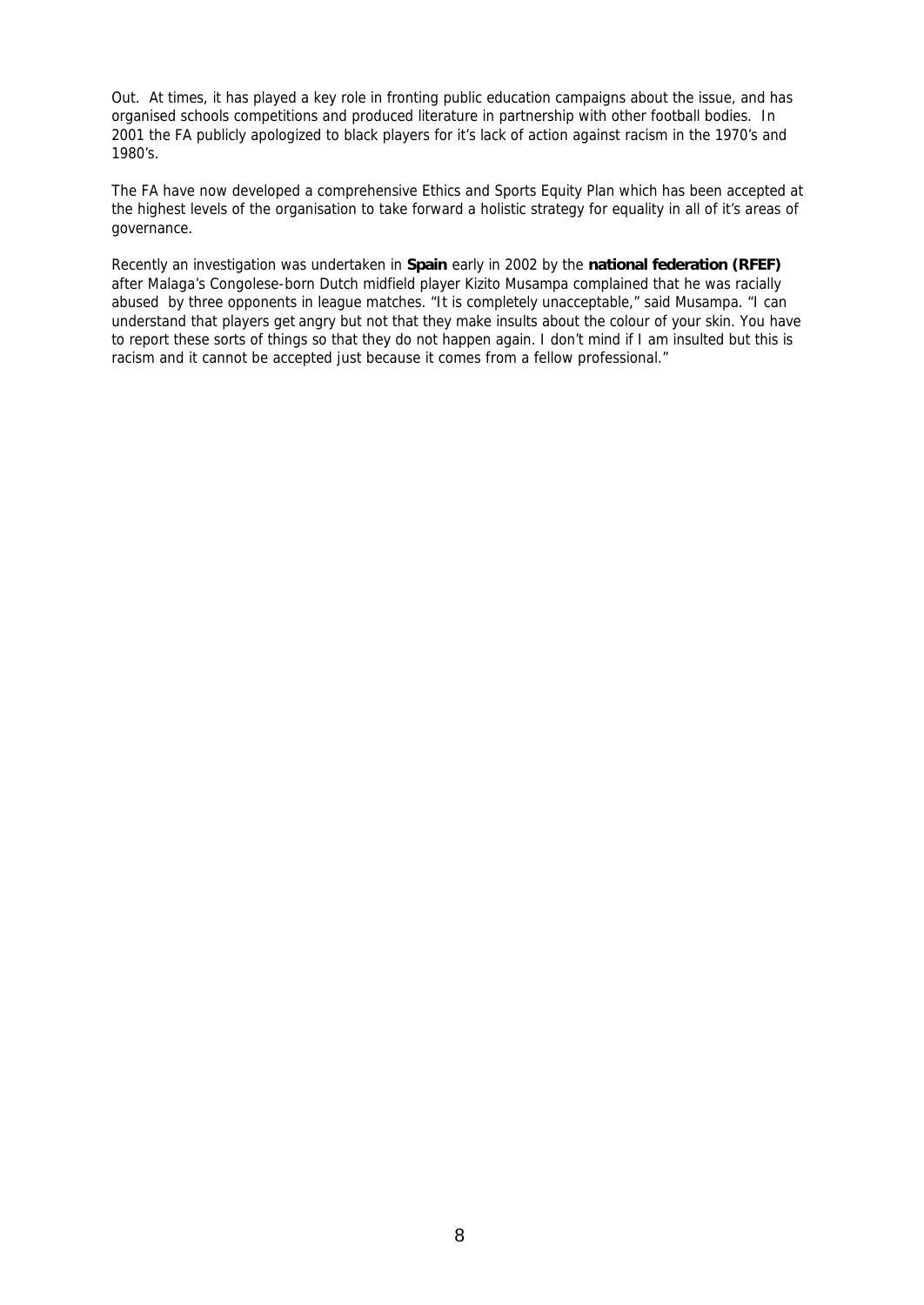#### **Supporters**

While it's undoubtedly true that some football supporters are perpetrators of racist abuse against players and other fans, it would be too easy to stereotype fans in general as 'the problem'. In fact, as most people will acknowledge it is always a minority among supporters who take part in racist activity, whether it's abuse and chanting or something more physical and menacing.

However, it is also true that football fans have always been at the start of attempts to combat racism. If, sometimes, they are the problem, they are also the solution. In many European nations it has been the actions of fans that have kick-started other members of the football family into taking notice, and taking action.

Fans create the atmosphere and passion that make football unique. It's their culture and it's from the spirit of this culture that the most effective attempts to combat racism arise.

Take banners, for example. Fans home made banners enliven and colour football stadiums around Europe every week. They carry messages – usually about their team and heroes; their opponents, the villains; or themselves, the fans, 'ultras', or 'crews' of the terraces. Anti-racist fans in many countries have used this simple method to make their first public stance against racism in football grounds.

For example, at a match between **Padova** and **Cosenza** in Italy in May 1997, Cosenza fans displayed a large home-made banner which read, in English, 'Stop Racism Forever'. This was produced in response to racist chants made by Padova fans against two Nigerian players recently bought by the club. In 2001, during FARE's first week of action, anti-racist banners were also displayed in Italy by fans of Perugia, Empoli, Ancona, Genoa, Sampdoria, Atalanta, Cavese, Venezia, Pisa, Ternana and Bologna, to name just a few.

There have been many other examples. For instance, in **Austria** in 2001, a banner declaring 'Fair Play. Different Colours. One Game' was hung in the stadium by fans of the premier team SV Ried during their game against SW Bregenz. Also in 2001, fans of FC Tirol produced a banner declaring 'United Colours of Innsbruck' during the game against SV Salzburg. At this game fans also released hundreds of balloons with the slogan 'All Colours – One Game' and 9000 copies of a magazine and poster were distributed. During the Action Week in April 2002 the Austrian FairPlay campaign has produced the poster "Viennese football shows racism the red card" in partnership with the major fan clubs from Rapid, Austria Vienna and sportklub.

In Germany the fans group 'Schalker gegen Rassismus' (**Schalke Against Racism**) displayed large banners during Schalke 04's Bundesliga match against FC Kaiserslauten. They also distributed 20,000 flyers inside the stadium and held a joint press conference with the team manager and players after the game.

Elsewhere in Germany, members of the **Oldenburger Faninitiative** have persuaded their club, Vfb Oldenburg to have an anti-racist banner permanently on display in the ground. The banner was first revealed before their fourth division match against TSV Havelse. Similarly, the **Fanprojekt Hannover**  96 group produced two banners saying 'Different Colours – One Game' and 'Young fans against racism', which were carried around the ground by young fans before Hannover 96's games against RW Oberhausen and MSV Duisburg.

In a variation on the theme, the Polish NGO 'Nigdy Wiecey' (**Never Again**) distributed t-shirts with the slogan 'Wykopmy Rasizm ze Stadionow' (kick racism out of the stadium) to supporters of Warsaw in their ground.

Just as banners, balloons, leaflets and t-shirts are a long-standing part of terrace traditions, fans' magazines, or fanzines, are also part of the culture of the football supporter, and have often been used to campaign against racism by giving supporters a chance to air their own views, tell stories about racist incidents, and call for action to stop them. They have also provided a space for ethnic minority fans to make themselves heard, and to demonstrate their loyalty to the team.

A prime example of the power of fanzines comes from England in the late 1980s where a group of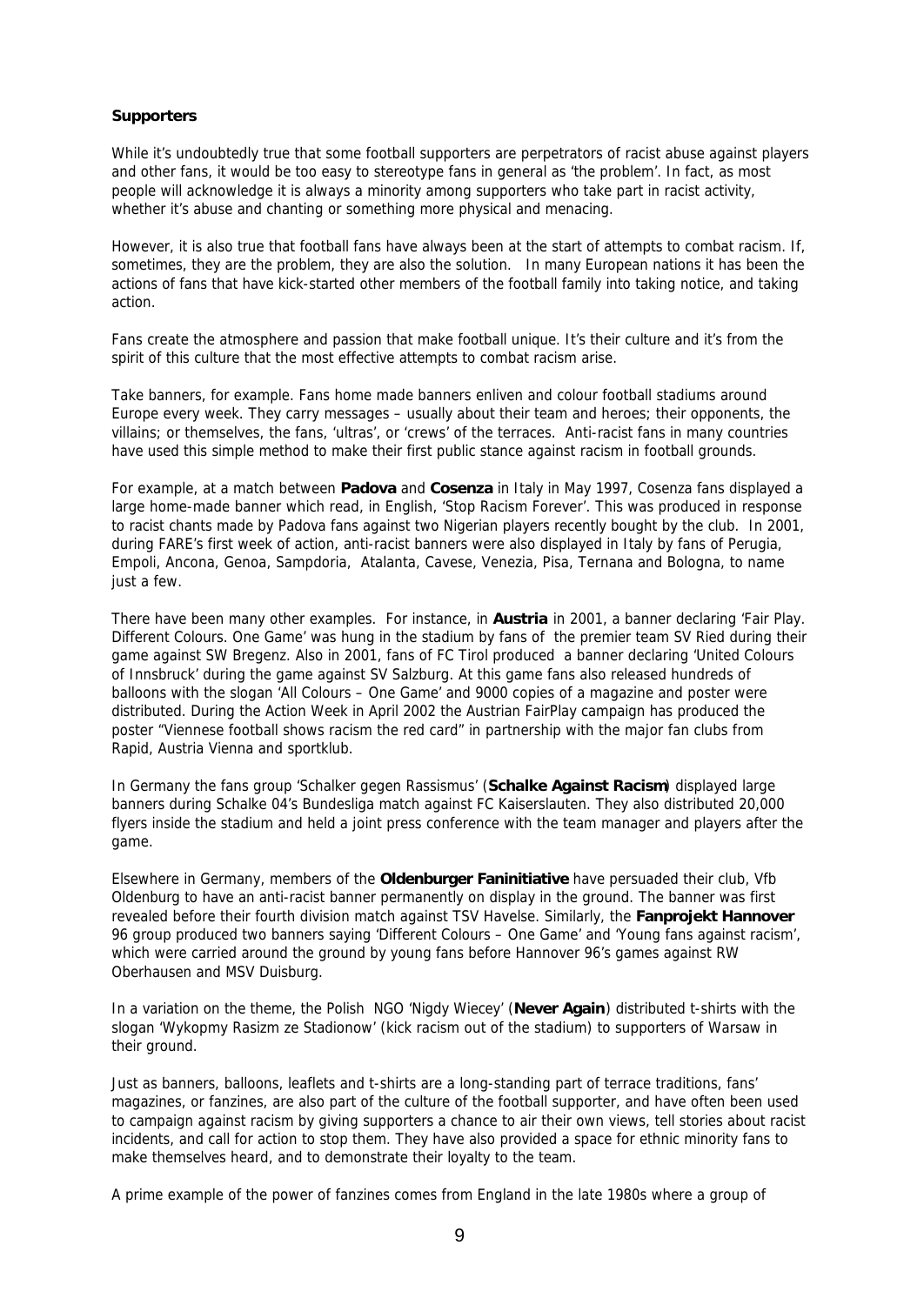**Leeds United** supporters produced a new fanzine, Marching Altogether, explicitly to campaign against racism at Leeds' Elland Road stadium. The club had established a reputation for attracting supporters from far-right groups such as the National Front and the British National Party. The fanzine was crucial in bringing like-minded fans together, and a group called Leeds United Against Racism and Fascism was formed by its contributors and readers.

This was followed in the 1990s by the national **Football Supporters' Association** (FSA) who produced an anti-racist fanzine called United Colours of Football, 100,000 copies of which were distributed widely outside grounds and through club-based fanzines up and down the country. Recently, **Kick It Out**, the national campaign against racism in football, has produced two further editions of United Colours, one of which was aimed at England supporters and given out to fans before England's final World Cup qualifying game against Greece last October.

Similar initiatives have been taken across Europe. In the newly-formed German states, where racism from far right groups has been a growing problem in football, one group of fans formed their own club. Roter Stern Leipzig (**Red Star Leipzig**) was formed in 1998 to provide an alternative to the racist cultures associated with the town's two established clubs. RSL now has two men's teams, a women's team, a youth team and a senior's side, as well as its own club house and ground.

Despite the growth of its playing side, the emphasis on anti-racist work has been maintained, focused around its fanzine, called Prasses Erben (Prasse's Heirs). Red Star members have also persuaded the town's other clubs, such as FC Sachsen Leipzig, to hold anti-racist events, with banners and flyers, and have produced their own anti-racist CD.

Not every fans' group is as organised as this, but there are many examples across Europe of fans who have taken spontaneous actions when racism emerges – reporting incidents to authorities, to their national campaigns, or FARE; removing racist graffiti from walls and stadiums when it appears; and lobbying their clubs and football authorities to take responsibility for opposing racism.

This has been most effective where fans of different teams have come together in networks and associations. A number of FARE member organisations are good examples, such as the Italian group Progetto Ultrà – UISP and Germany's Buendnis Aktiver Fussballfans e.V. (**BAFF**).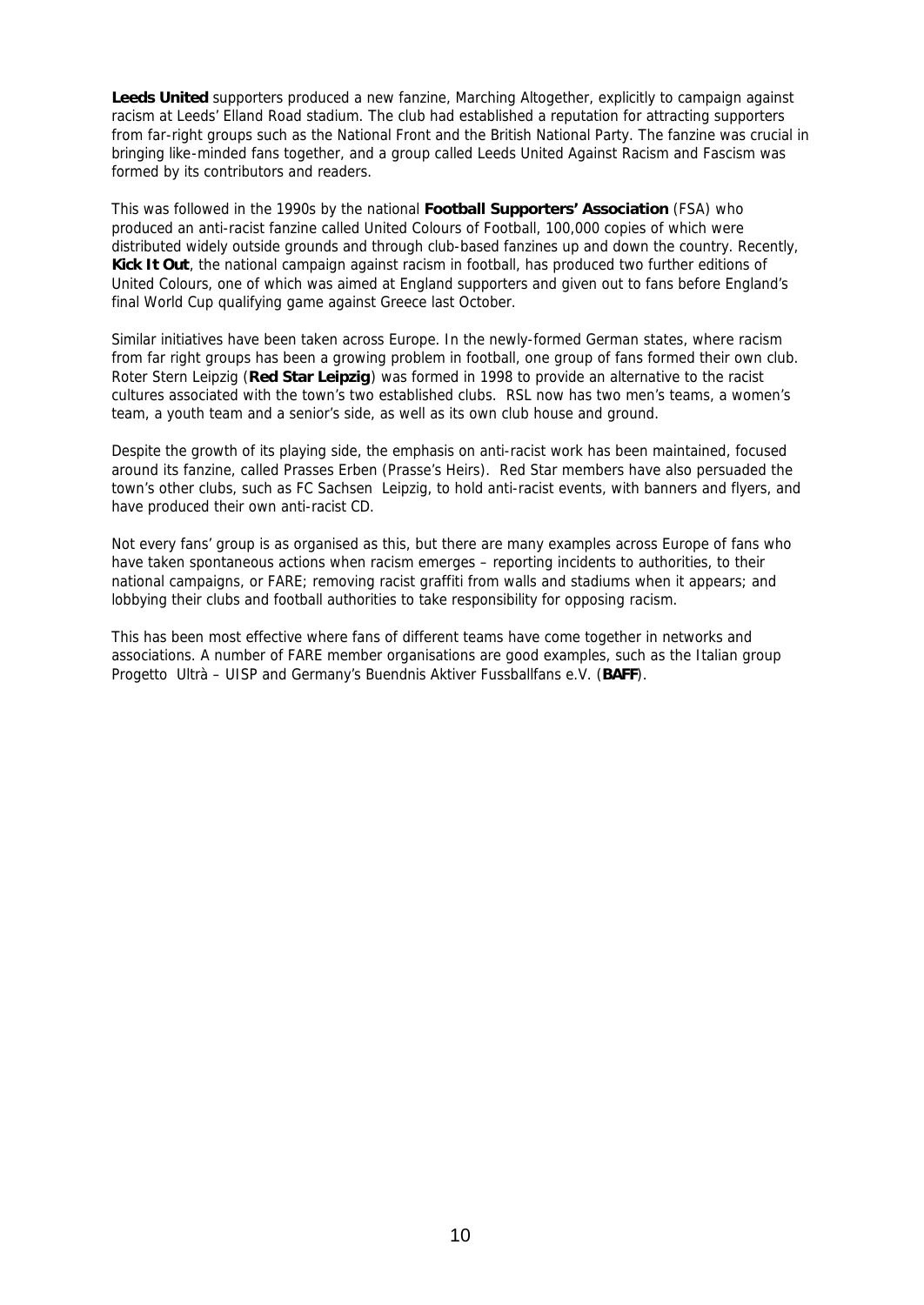## **Players and clubs**

While fans are often the spur for anti-racist action they cannot defeat racism on their own, and not merely with banners, leaflets and fanzines. To generate wider recognition of the problem, and greater media attention in particular, they need the support of the players and the clubs they play for.

Players, of course, are the heroes of the fans and their words can have a wide impact. Players can also be the recipients of racism, and occasionally, the perpetrators. Building support among high profile professional players for the cause of anti-racism has been a core objective of many campaigns.

The players' union in England, the **Professional Footballers' Association**, is a founding member of **Kick It Out** and has been a long-term sponsor and supporter of efforts to rid the game of racism. The PFA produces an anti-racist poster each season – 'It's only the colour of the shirt that counts' – and helps to persuade its members to take public stands against racism through appearing at events and undertaking symbolic actions such as wearing anti-racist t-shirts.

The **Show Racism the Red Card** campaign has used interviews with players, whether in magazines or on video, to take the anti-racist message to school children and young people beyond football grounds. These are the stars who young people look up to, and when they talk about racism and how it affects them – both within football and outside – it can have a important and educational influence.

Players such as Ryan Giggs, Les and Rio Ferdinand, Andy Cole, Dwight Yorke, Shaka Hislop, and many others have spoken out about racism.

The **Norwegian Show Racism The Red Card** campaign also uses players in it's educationbal work very effectively.

Players have also been known to take spontaneous actions, usually in support of teammates who are being subjected to abuse. For example, in Italy last season players from the Serie B team **Treviso** coloured their faces black before they came onto the field for a game to show solidarity with their teammate Akeem Omolade. The Nigerian had been booed by fans when he made his debut against Ternana the previous week. Omolade came on as a substitute against Genoa and scored the second goal in a 2-2 draw.

This was not the first time players in Italy have taken a stand. In 1993 the stars of **AC Milan** took the field before one Serie A game carrying a banner which proclaimed 'No al Razzismo'. In similar vein, all players in the German Bundesliga showed red cards calling for more tolerance and integration on the same match day in December 2000.

The activities of clubs, as well as their players, can be vital for campaigns against racism. Clubs have an important influence over the atmosphere in their grounds and unequivocal statements condemning racism help to show that such abuse will not be tolerated.

When racism became a common occurrence at the home games of French club **Paris St Germain** the club worked with local NGOs to turn things around. A group of racists, known as the Bolougne Boys, gathered behind one goal, which they declared to be a whites only area. In April 2000, the club erected a permanent sign at the Parc des Princes saying, "There is a place for everyone at Paris St Germain, except racists".

Permanent anti-racist banners and hoardings can now be seen at many clubs around Europe, in particular at stadiums in England such as Old Trafford. A great number of clubs in England now follow this up with action from the UEFA/ FARE ten-point plan – including putting messages in match-day programmes, making announcements over the PA system, erecting signs and banners stating that racists will be ejected, and holding special kick racism out of football days of action on match days.

Many clubs in England are now looking to ensure that the theme of equality runs across every area of their activities, that they are sensitive to the needs of minority communities in cities across the UK. Kick It Out has worked with the Premier League to develop a framework for these actions through a racial equality standard for clubs, which will reward and acknowledge achievements in developing anti-racist policies.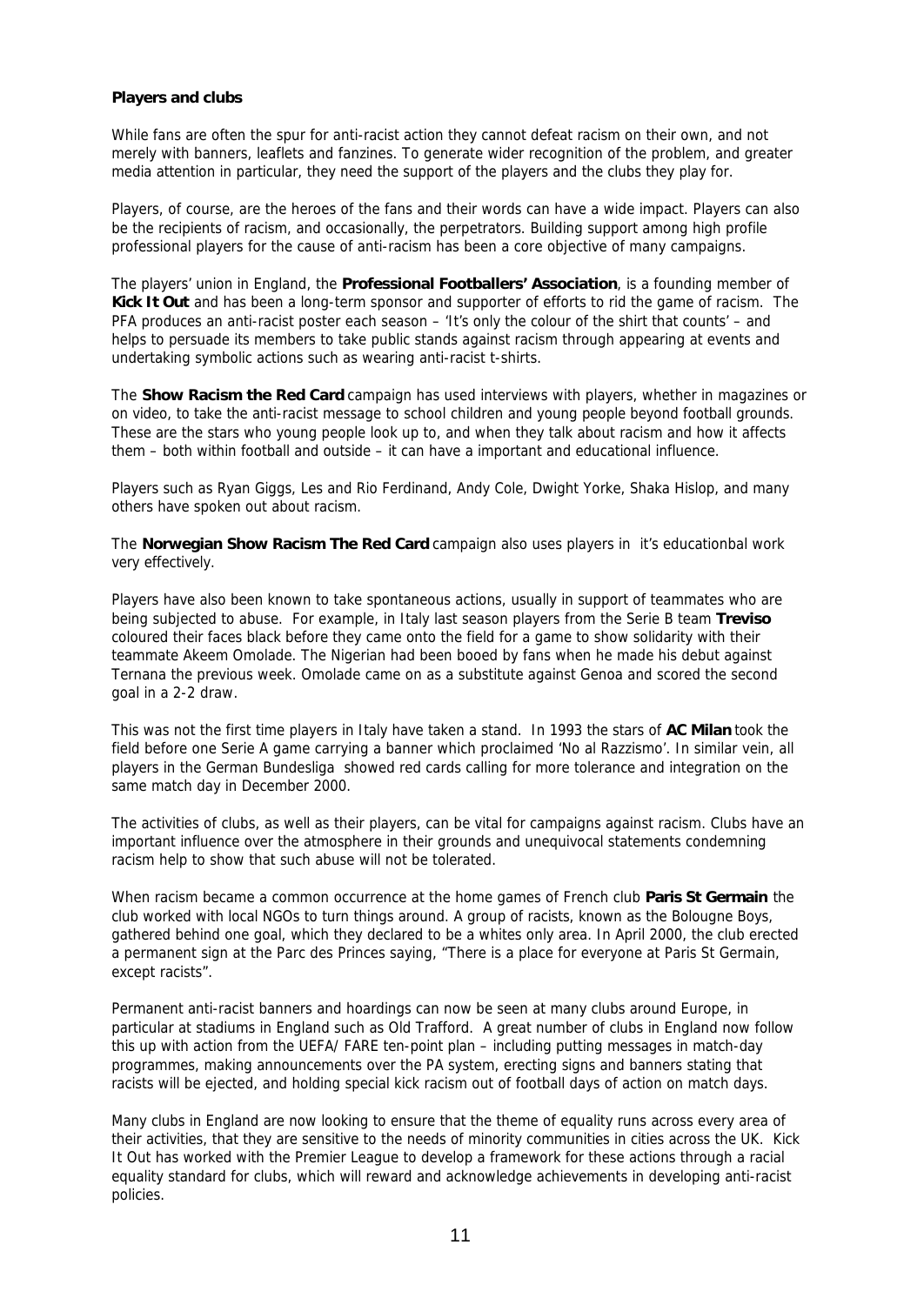On the occasion of its 100<sup>th</sup> anniversary the Austrian Bundesliga team Grazer AK committed itself "to the fight against any form of xenophobia and racism", also the GAK demands from its players, members, supporters and guests "in each situation the moral courage to stand up for the rights of victims of xenophobia."

In Belgium champion Racing Genk together with the foundation "Samen Kleurrijk Sporten" became active and launched a poster which states "Show Racism the Red Card".

Football clubs are also employers and it is important that they operate 'equal opportunities' policies, that they encourage people from ethnic minorities to apply for jobs, involve them in out-reach work and develop community partnerships.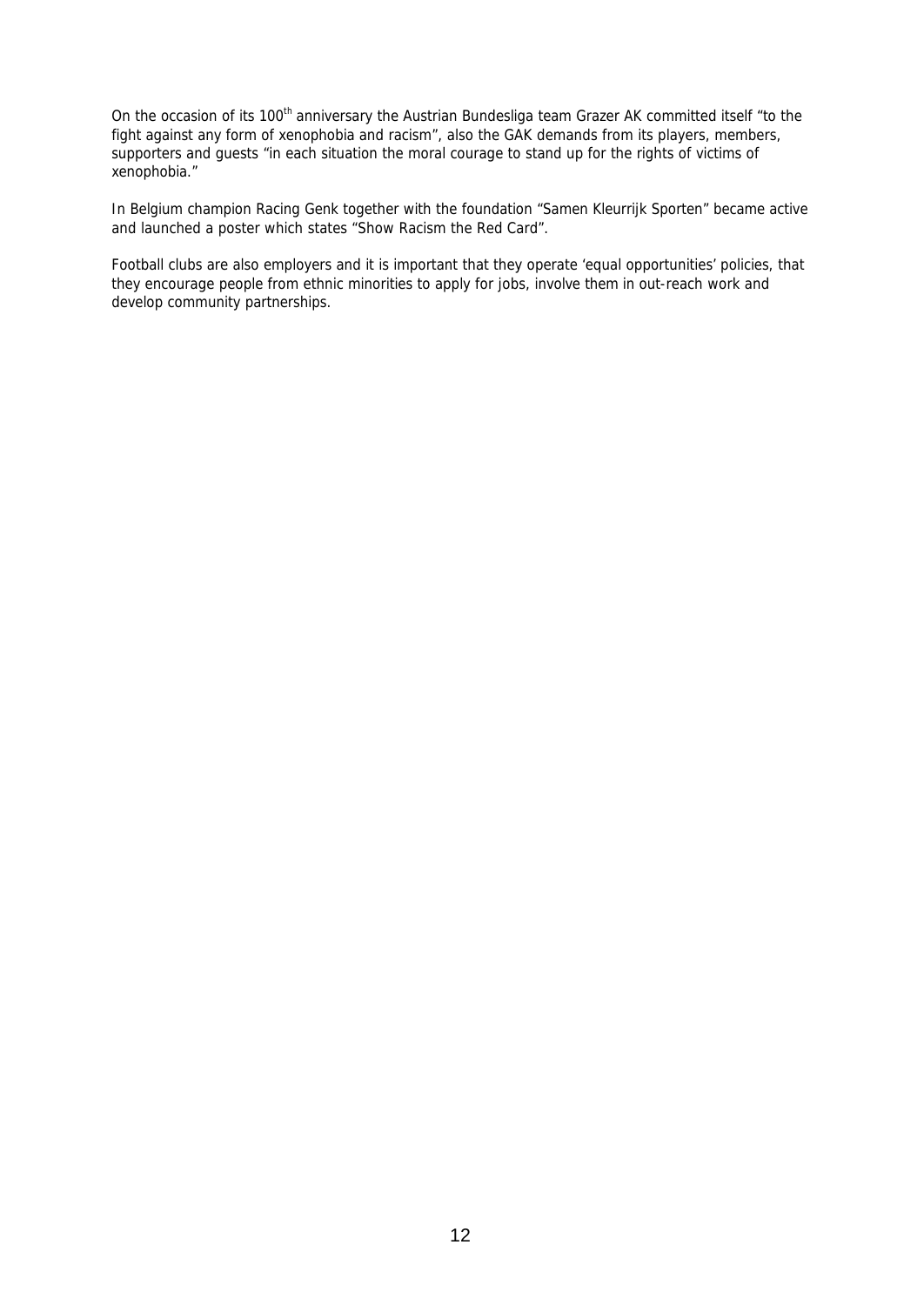#### **Ethnic minorities and migrants**

Involving ethnic minority fans and migrant groups in campaigns against racism in football is vitally important. One of the most striking aspects of all European football is the discrepancy between the high number of black players on the field and the lack of black faces in the crowd.

For example, it is estimated that about 15 per cent of all professional footballers in England and Wales are black. But the a recent survey of fans found that on average less than one per cent of season ticket holders at Premier League clubs were ethnic minorities. What's more 27 per cent of fans said they had heard racist abuse directed at players during the season.

Efforts to attract more ethnic minority participation in football, at all levels, but in particular to professional grounds as fans, is an important part of campaigns to eradicate racism in football.

In Sheffield the **Football Unites, Racism Divides** (FURD) project have been instrumental in countering the exclusion of young people from local ethnic minority communities through football themed activities. Set up in 1996 by fans of Sheffield United, they are a model project demonstrating the way in which football, education and community involvement can be linked to bring about positive change.

FURD's support of local youth football and the anti-racist work of the two Sheffield clubs has been recognized nationally.

In **Hungary** the Mahatma Gandhi Human Rights Organisation in Budapest formed the African Star football team, which gives refugees and people of African descent the possibility to play football. They also hold a special football tournament in summer hence creating a more tolerant and friendly social atmosphere through sport programmes.

#### **Media**

All anti-racist campaigns need media exposure to get their message to the wider public. Gaining media coverage through launch events, banners and displays at matches, using radio phone ins, and all sorts of other methods, is crucial for anti-racist campaigns.

The mainstream media have covered numerous anti-racist actions by fans and other groups across Europe, especially when this has been connected to specific events such as an anti-racist action day at a club, an anti-racist week of action, such as the one organised by FARE last year, or the high profile starled launch of a publication, video, or exhibition.

Many anti-racist campaigners produce their own media, of course – magazines, fanzines, newsletters, posters, videos, CDs, web-sites and so on. And often the mainstream media will cover the issue of racism in football on their own initiative, usually when racism occurs.

In **Romania**, for instance, the popular magazine Pro Sport and the TV channel Pro TV joined the FARE Action ion April 2002 and printed 15,000 posters where high-profile players – including a player of Roma origin – of the Bucharest teams FC Steaua, FC Dinamo and FC Rapid wear Football against Racism in Europe t-shirts. During the live broadcasting of the Rapid vs. FC Universitatea Craiova Pro Sport explained about the background of action.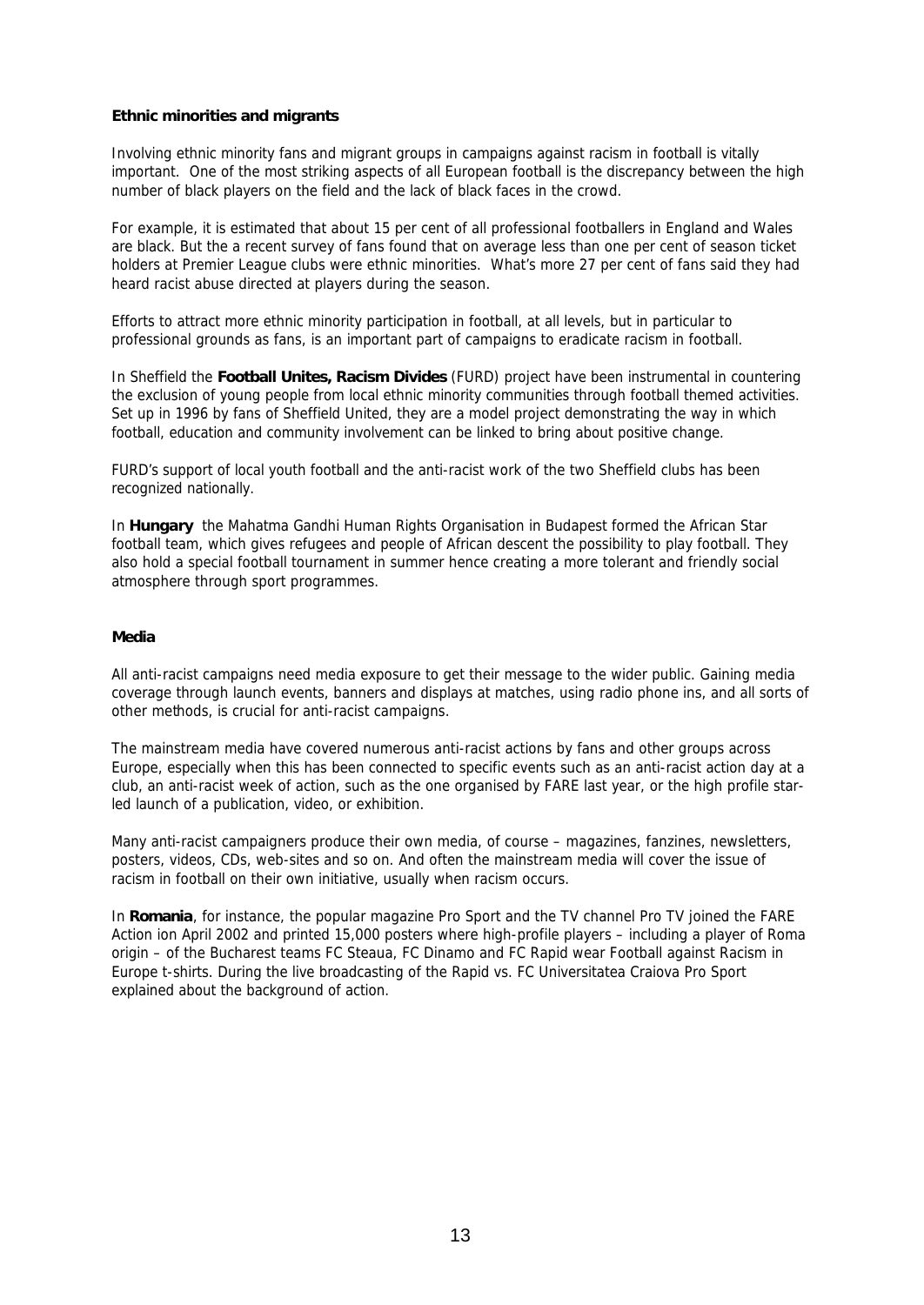# **(b) The Actions**

#### **Action plans, charters and principles**

Late last year UEFA took the initiative of issuing a ten- point plan of action against racism developed by FARE. The plan sets out the ten measures that national associations and clubs should take as the starting point of their actions to challenge racism.

It is hoped that all national associations will adopt the plan and encourage clubs and others to sign-up and commit to the actions outlined.

Some associations have drawn up their own plans over the past few years as response to issues at home.

The recent emergence of racism in Norwegian football has prompted **Norway's FA** to draft a set of eight anti-racist principles. They are a way giving football clubs a focus for anti-racist and antidiscrimination work.

- 1. Recognition of HUMAN WORTH by all who participate in sport
- 2. All DISCRIMINATION must be fought
- 3. Non-acceptance of PREJUDICE
- 4. Be alert to, and prepare to fight against, RACISM
- 5. No to VIOLENCE
- 6. The PARTICIPATION of all in football
- 7. Football exists because of voluntarism, encouraging people to work together as a team
- 8. PARENTAL PARTICIPATION is essential if children are to be encouraged into sport.

Similarly, **The German FA** adopted an anti-racist charter which calls for action from football clubs:

- 1. Adoption of an anti-racism clause in stadium rules and regulations stating that racism and xenophobia and the displaying and calling of extreme-right signs and symbols will not be tolerated and will lead to the persons concerned being banned from the stadium.
- 2. Instruction of stewards with regard to forbidden symbols attributable to the extreme right.
- 3. Publication of statements in match programmes informing fans that the club does not tolerate racism, condemns racist chanting and the displaying of extreme-right symbols and salutes, and will take the appropriate action.
- 4. Insisting that owners of season tickets commit not to take part in racist abuse, racist chanting or any other form of aggressive behaviour such as the use of pyrotechnic devices and that they report persons who behave otherwise to the stewards or the police.
- 5. Introduction of appropriate steps against the sale or distribution of racist and xenophobic literature on stadium property on matchdays.
- 6. Influencing of players, coaches and officials not to make racist comments.
- 7. Removal of all racist graffiti on stadium property.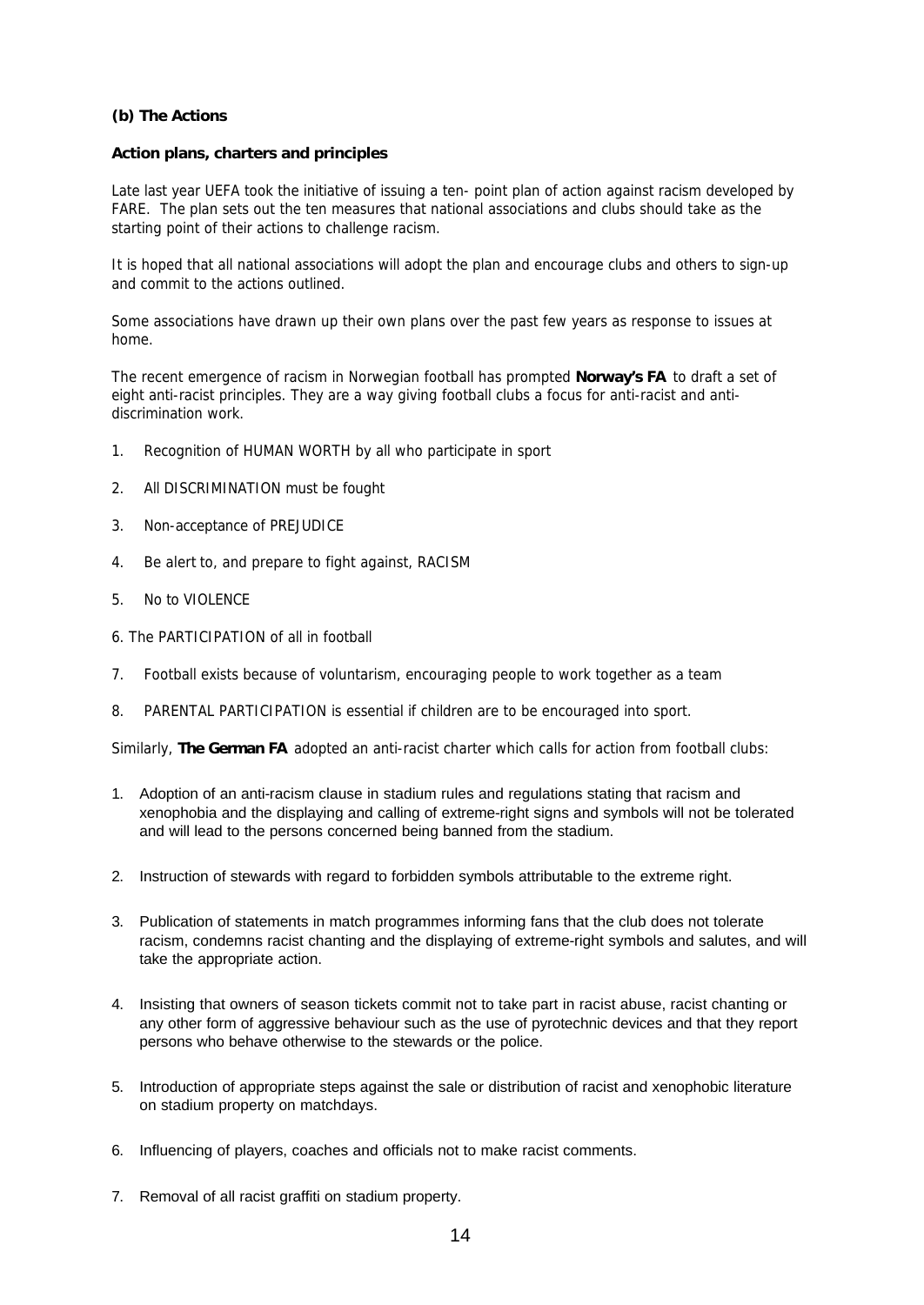- 8. Development of action plans or projects in association with the authorities, the police, the fan projects, supporters clubs, sponsors, the social services, and players and coaches to raise awareness against racism and xenophobia.
- 9. Use of regular announcements against racism and xenophobia by the PA announcer.
- 10. Use of messages on the scoreboard stating that the club and the fans are against discrimination and racism.

These national statements of principle can be a spur to action. If nothing else, they may force club officials to recognise that there is a problem when it occurs.

# **Action at matches**

Professional football matches can be scenes of racial harassment and abuse, both on the pitch and in the crowd. They can also provide the best arena for promoting the anti-racist message and building opposition to a racist minority.

We have already seen how fans have used matches to counter racist activity with banners, balloons or leaflets, but matches can also be the focus of more official and organised action. In many countries clubs are designating games as anti-racism days where positive themes of unity and community togetherness are emphasized through articles in programmes, messages from players and choreographies from fans.

These are just three examples:

*December 1992, Germany:* All **Bundesliga teams** wore shirts with the slogan "My friend is a foreigner" to launch a campaign against racism in football stadiums.

*November 1999, Italy:* **Lazio** and **Juventus** players took the field at the Rome stadium wearing t-shirts with the slogan " No to anti-Semitism, Violence, Racism". Italian fans have been using fan choreographies from the terraces for a long time, with banners, chants and displays commonplace.

*October 2003:* Campaigners in England have drawn on the idea of dedicated anti-racism days for many years with messages in programmes, banner displays before kick off, etc, common alongside fan choreographies and players in t-shirts.

# **The FARE week of action**

FARE has held three European-wide Anti-Racism Action Weeks where the football family is invited to cooperate with local partners – NGO's and fan groups - to organise activities in professional and community football. Last October's week featured over 500 activities in every corner of the continent.

Future weeks of action will continue to be held in October (the week of action for the season 2003/2004 is scheduled for 16-28 October). The activities in October 2002 included:

Supporters of Dutch club **PSV Eindhoven** started an action called "PSV fans against Racism", in response to the racist abuse of Arsenal FC striker Thierry Henry at the recent UEFA Champions League match between the two clubs.

In Austria, various migrant communities in **Vienna** organised a charity football tournament for the victims of floods in Austra. Amateur teams from Yugoslavian, Turkish, Romanian and Bosnia-Herzegovnian backgrounds took part.

Fans of the Belgian club **R. Standard de Liège** performed an anti-racist choreography before a home match, and players of the French top-flight club **FC Girondins de Bordeaux** supported the action by wearing T-shirts with the slogan "South Stand Against Racism" during the warm-up for the match against AS Monaco FC.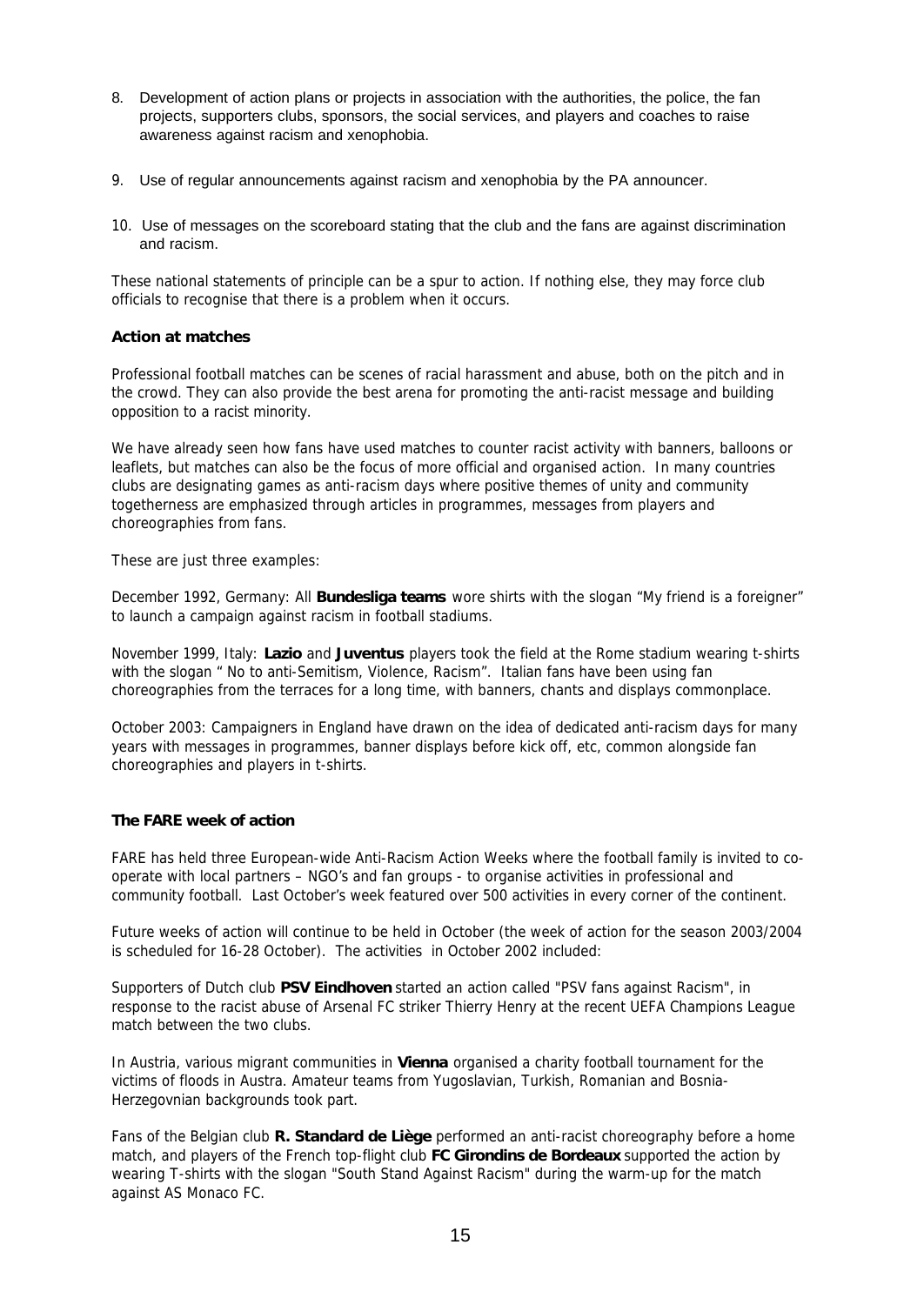Over the course of two weekends, English football clubs dedicated home matches to the campaign to kick racism out of football. For example, **Leeds United** and **Arsenal FC** held highly visible displays of support, with fans raising cards emphasising opposition to racism.

In Germany, clubs of the stature of FC **Schalke 04** were prominent in anti-racist activities. Fans held talks with Schalke team coach Frank Neubarth and three players, Niels Oude-Kamphuis (Netherlands), Anibal Matellan (Argentina) and German international Gerald Asamoah.

Together with Italian, French and Spanish fans, the Italian group **Progetto Ultrà** produced a bilingual anti-racist magazine in Italian and English, called "Ultras unisce – Razzismo divide".

Fans of several leading **Swiss clubs** met in Zurich to form an alliance against racism called **'Fans United'**, and flyers against racism and violence were distributed to fans before matches at several stadiums in Yugoslavia.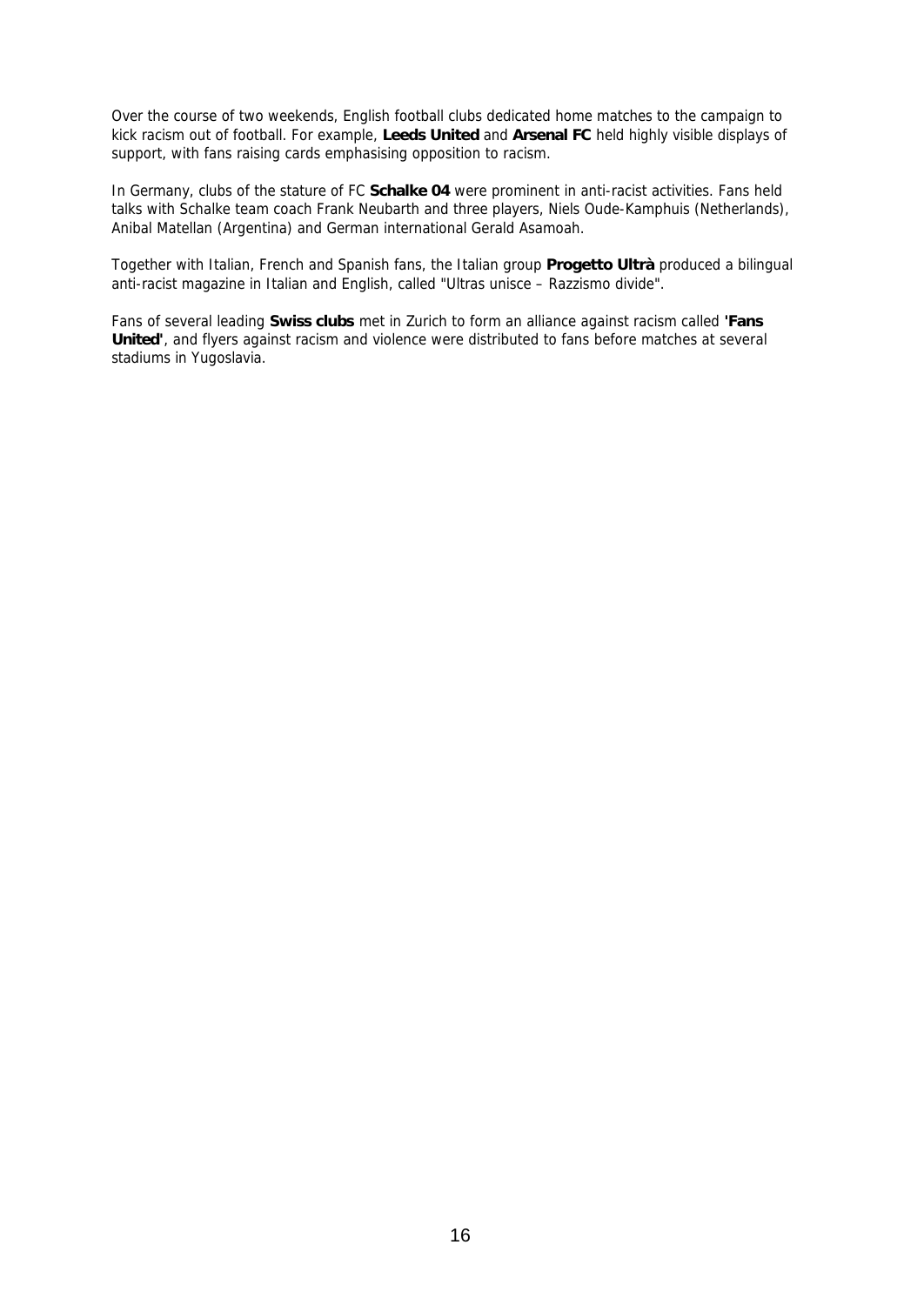# **5. PRINCIPLES OF GOOD PRACTICE**

Whilst it is impossible to prescribe all the elements of successful anti-racism interventions, for there will be many things that depend on local circumstances, there are some important principles that can guide positive action.

The following are by no mans exhaustive but provide some useful pointers:

- Adopt a set of principles for action that can be widely publicized to all in the football community. Encourage widespread publicity and ownership of these principles.
- Develop a practical plan of action to implement the principles above, use the UEFA tenpoint plan as the basis of this. Set targets for progress and monitor regularly.
- Establish partnerships involve fans, players, police, stewards and NGO's with expertise in the field in planning and implementing action. Include ethnic minority communities and migrant groups.
- Show respect for the culture and traditions of fans and their organisations, seek to instill anti-racism through fan culture, using the methods and media associated with fans and their groups.
- Draw on the support and appeal of high-profile players to underline anti-racist messages.
- Encourage ethnic minorities and migrants to participate in football at all levels and in all capacities, and make it possible for them to do so without fear of discrimination or abuse.
- Make sure the message reaches young people in particular, through schools, youth clubs and children's publications.
- Link campaigns against racism in football to wider campaigns against racism and xenophobia in sport and society.
- Set up systems for monitoring and reporting racist abuse or discrimination in any aspect of football.
- Ensure that action is taken against the perpetrators whenever racism occurs, at every level of the game, so that everyone involved knows that it will not be tolerated.

#### **6. CONTACT**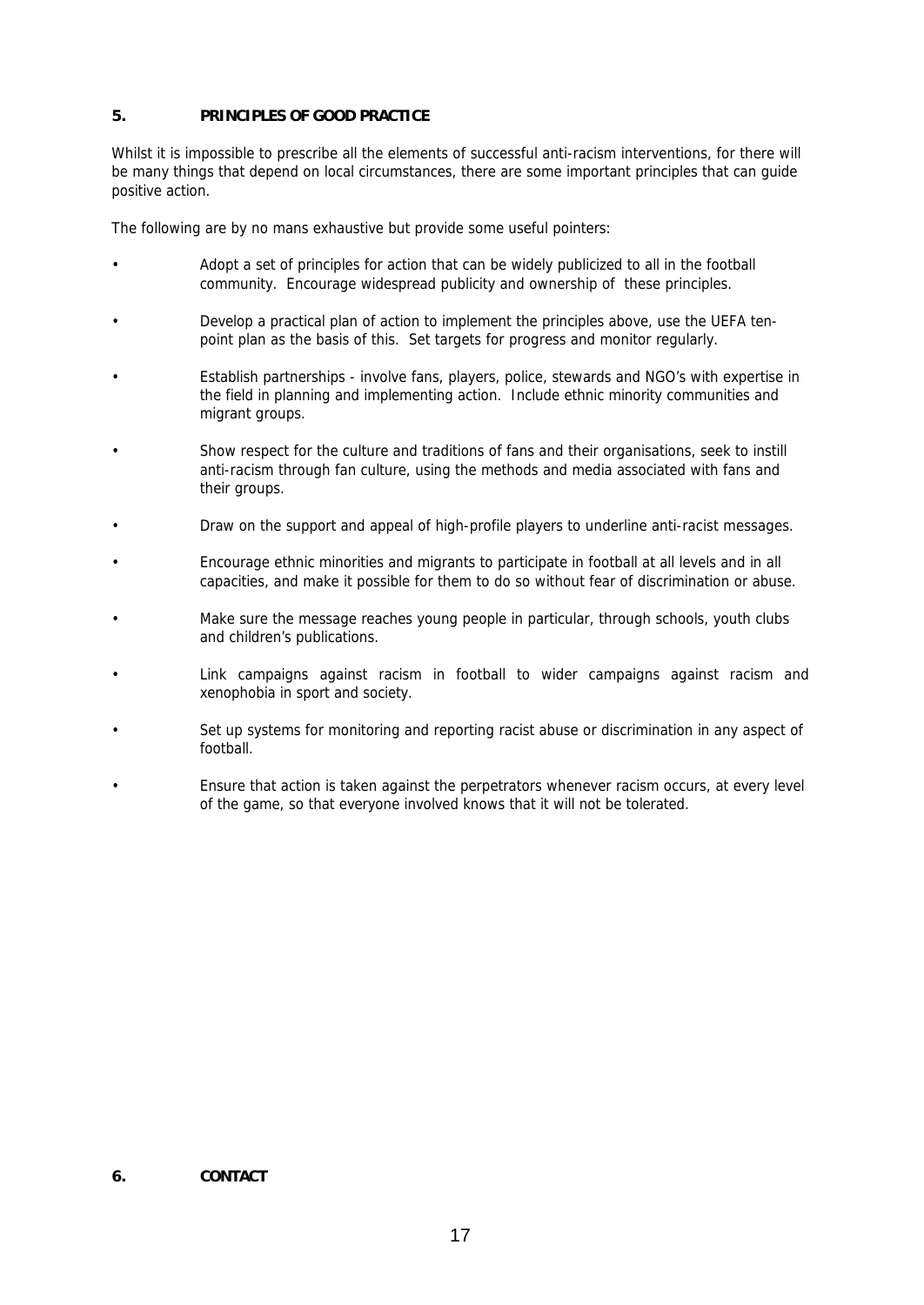**Union des associations Européennes de football (UEFA)** Assistance Programmes re : Unite Against Racism **Route de Genève 46 CH-1260 Nyon 2 Tel. +41 22 994 44 44 Fax +41 22 994 37 30 uefa.com**

#### **Football Against Racism in Europe www.farenet.org**

#### Core members

#### **FairPlay. Different Colours. One Game.**

c/o vidc Moellwaldplatz 5/3 A-1040 Vienna Austria Tel . +43-1-7133594-90 Fax +43-1-7133594-73 Email : fare@vidc.org www.fairplay.or.at

#### **Kick It Out**

Unit 3 1-2 Christina Street London EC2A 4PA United Kingdom Tel. +44 20 7684 4884 Fax +44 20 7684 4885 Email: info@kickitout.org www.kickitout.org

# **Unione Italiana Sport Per Tutti (UISP)**

Largo Franchellucci, 73 I-00155 Roma Italy Tel. 0039-06-408 15 681 Fax 0039-06-439 84 320 Email: d.conti@uisp.it www.uisp.it

#### **Progetto Ultrà**

Via Riva Reno 75/3 I-40121 Bologna Italy Tel. +39 051 236634 Fax +39 051 225203 Email: progettoultra@progettoultra.it www.progettoultra.it

# **Football Unites Racism Divides (FURD)**

The Stables Sharrow Lane Sheffield S11 8AE